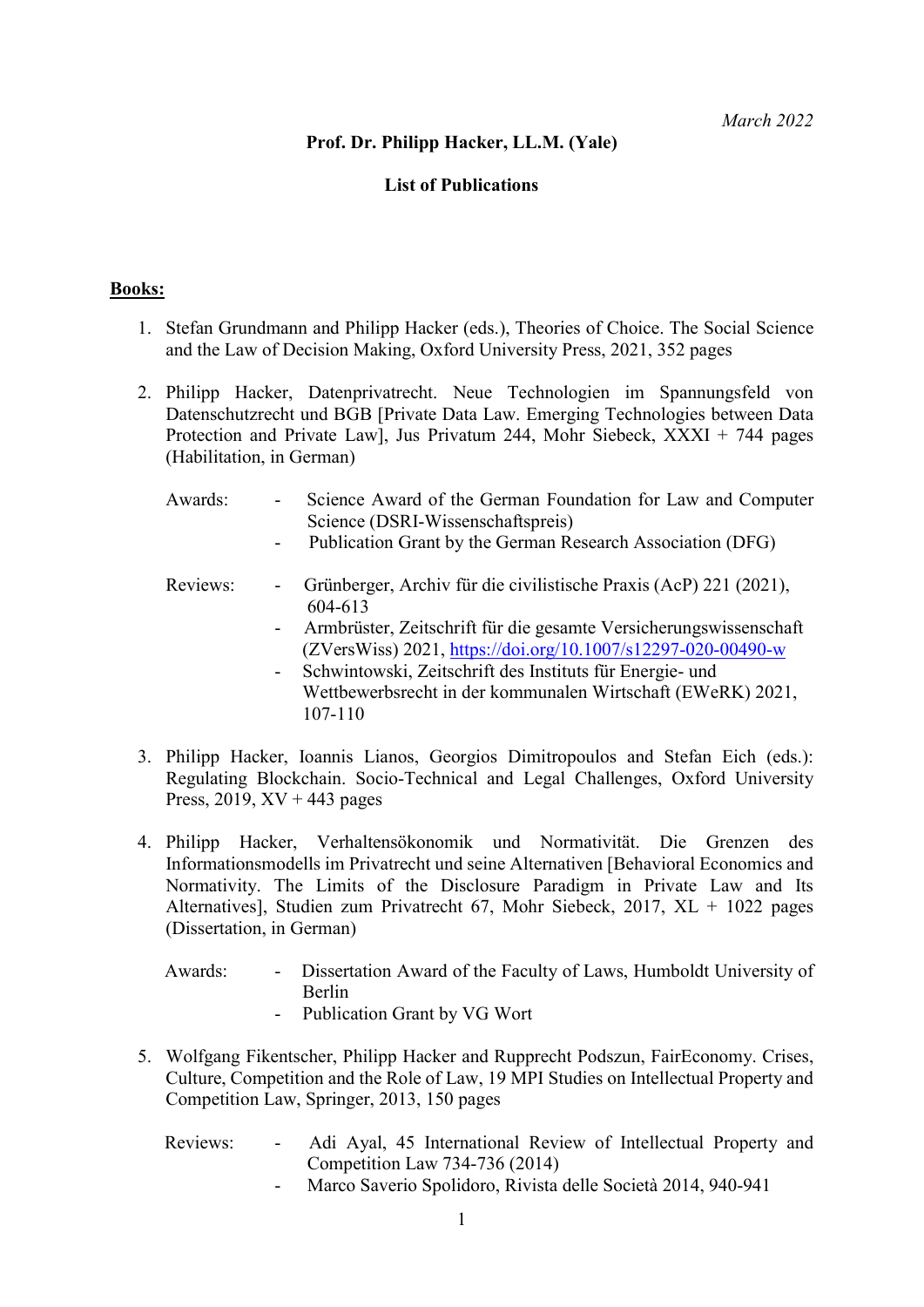#### Articles in Peer-Reviewed Journals and Proceedings, as well as US Law Reviews:

- 6. AI Compliance, ACM Journal of Data and Information Quality (forthcoming) (Philipp Hacker, Felix Naumann, Tobias Friedrich, Stefan Grundmann, Anja Lehmann and Herbert Zech)
- 7. Varieties of AI Explanations under the Law. From the GDPR to the AIA, and Beyond, Lecture Notes on Artificial Intelligence 13200: xxAI - beyond explainable AI (forthcoming) (Philipp Hacker and Jan-Hendrik Passoth), https://papers.ssrn.com/sol3/papers.cfm?abstract\_id=3911324
- 8. Manipulation by Algorithms. Exploring the Triangle of Unfair Commercial Practice, Data Protection, and Privacy Law, European Law Journal (forthcoming), https://doi.org/10.1111/eulj.12389 (open access)
- 9. A Legal Framework for AI Training Data, 13 Law, Innovation and Technology 257- 301 (2021), available at https://ssrn.com/abstract=3556598
- 10. Ein Rechtsrahmen für KI-Trainingsdaten, 12 Zeitschrift für geistiges Eigentum/Intellectual Property Journal 239-271 (2020) (German version of 9.).
- 11. Immaterialgüterrechtlicher Schutz von KI-Trainingsdaten [IP Protection for AI Training Data], GRUR 2020, 1025-1033
- 12. Matching Code and Law: Achieving Algorithmic Fairness with Optimal Transport, 34 Data Mining and Knowledge Discovery 163-200 (2020) (Meike Zehlike, Philipp Hacker and Emil Wiedemann)

preprint: A Continuous Framework for Fairness, Working Paper, 2017, https://arxiv.org/abs/1712.07924v1 (Philipp Hacker and Emil Wiedemann)

13. Explainable AI under Contract and Tort Law: Legal Incentives and Technical Challenges, 28 Artificial Intelligence and Law 415-439 (2020), https://doi.org/10.1007/s10506-020-09260-6 (Philipp Hacker, Ralf Krestel, Stefan Grundmann and Felix Naumann)

> featured on the Oxford Business Law Blog: https://www.law.ox.ac.uk/businesslaw-blog/blog/2020/05/explainable-ai-ma-legal-incentives-and-technicalchallenges

- 14. Daten als Gegenleistung: Rechtsgeschäfte im Spannungsfeld von DS-GVO und allgemeinem Vertragsrecht [Data as Counter-Performance: Transactions between the GDPR and General Contract Law], Zeitschrift für die gesamte Privatrechtswissenschaft 2019, 148-197
- 15. Verhaltens- und Wissenszurechnung beim Einsatz von Künstlicher Intelligenz [Attribution of Behavior and Knowledge in the Realm of Artificial Intelligence] Rechtswissenschaft 2018, 243-288
- 16. Teaching Fairness to Artificial Intelligence: Existing and Novel Strategies against Algorithmic Discrimination under EU Law, 55 Common Market Law Review 1143- 1186 (2018)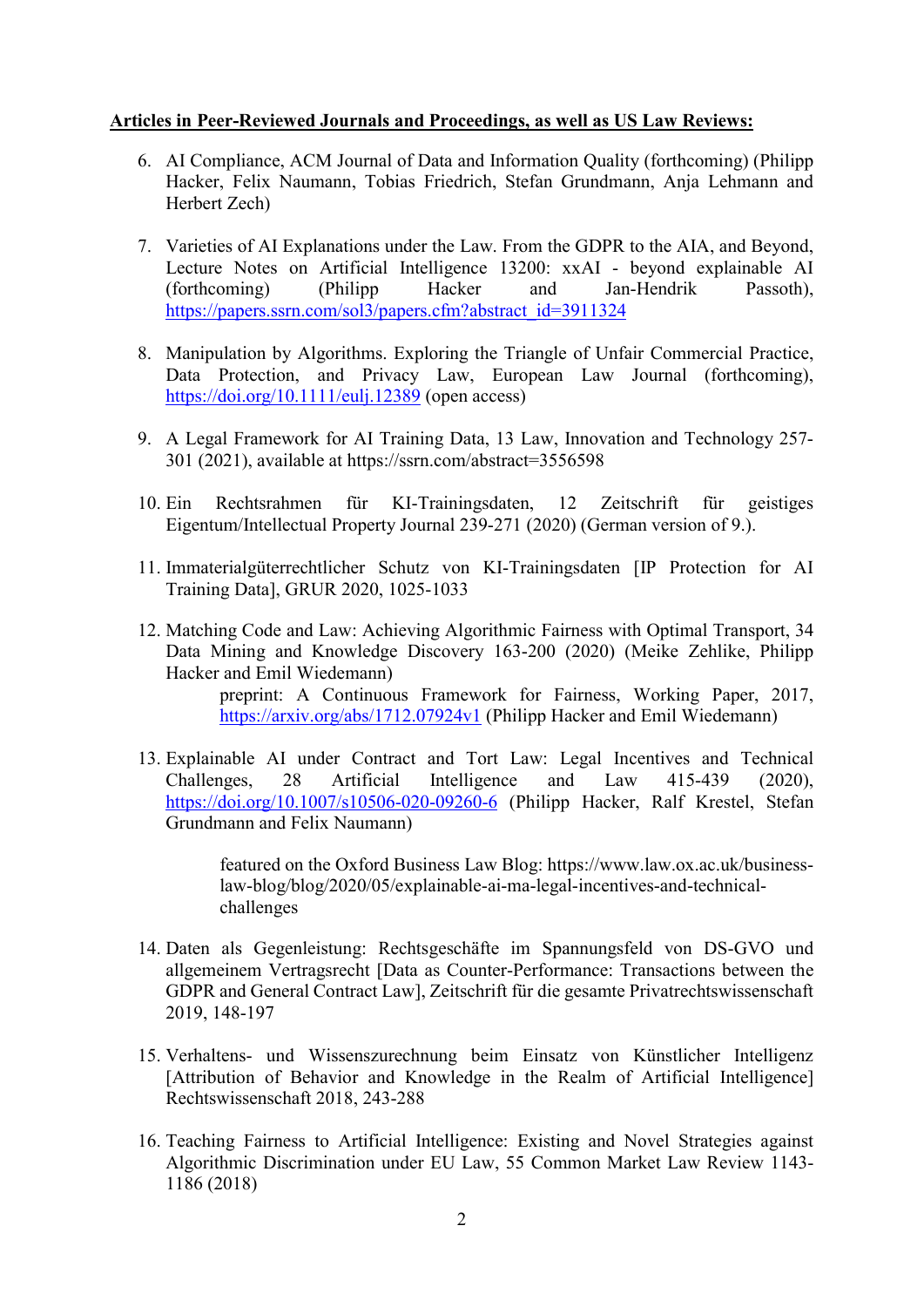17. Crypto-Securities Regulation: ICOs, Token Sales and Cryptocurrencies under EU Financial Law, European Company and Financial Law Review 645-696 (2018) (Philipp Hacker and Chris Thomale)

featured on the Oxford Business Law Blog: https://www.law.ox.ac.uk/businesslaw-blog/blog/2018/01/crypto-securities-regulation-icos-token-sales-andcryptocurrencies

- 18. Personal Data, Exploitative Contracts, and Algorithmic Fairness: Autonomous Vehicles Meet the Internet of Things, 7 International Data Privacy Law 266-286 (2017)
- 19. Digital Technology as a Challenge to European Contract Law From the Existing to the Future Architecture, 13 European Review of Contract Law 255-293 (2017) (Stefan Grundmann and Philipp Hacker)
- 20. Lessons from IP Markets for Data Markets. Moral Rights, Property Rules, and Resale Royalties, Intellectual Property Quarterly 45-67 (2018)
- 21. Reining in the Big Promise of Big Data. Transparency, Inequality, and New Regulatory Frontiers, 15 Northwestern Journal of Technology and Intellectual Property 1-42 (2017) (Philipp Hacker and Bilyana Petkova)
- 22. Personalizing EU Private Law. From Disclosures to Nudges and Mandates, 25 European Review of Private Law 651-677 (2017)
- 23. Learning and the Law. Improving Behavioral Regulation from an International and Comparative Perspective, 25 Journal of Law & Policy 473-548 (2017) (Georgios Dimitropoulos and Philipp Hacker)
- 24. More Behavioral vs. More Economic Approach: Explaining the Behavioral Divide between the US and the EU, 39 Hastings International and Comparative Law Review 355-388 (2016)
- 25. The Behavioral Divide. A Critique of the Differential Implementation of Behavioral Law and Economics in the US and the EU, 11 European Review of Contract Law 299- 345 (2015)

#### Invited Contributions and Articles in Other Reviewed Journals:

- 26. Automatisierung der AI Compliance [Automating AI Compliance], REthinking Law 2021(2), 62-66
- 27. Towards a Flexible Framework for Algorithmic Fairness, Proceedings of INFORMATIK 2020 (2021), 99-108 (Philipp Hacker, Emil Wiedemann and Meike Zehlike)
- 28. Europäische und nationale Regulierung von Künstlicher Intelligenz [European and national Regulation of Artificial Intelligence], Neue Juristische Wochenschrift (NJW) 2020, 2142-2147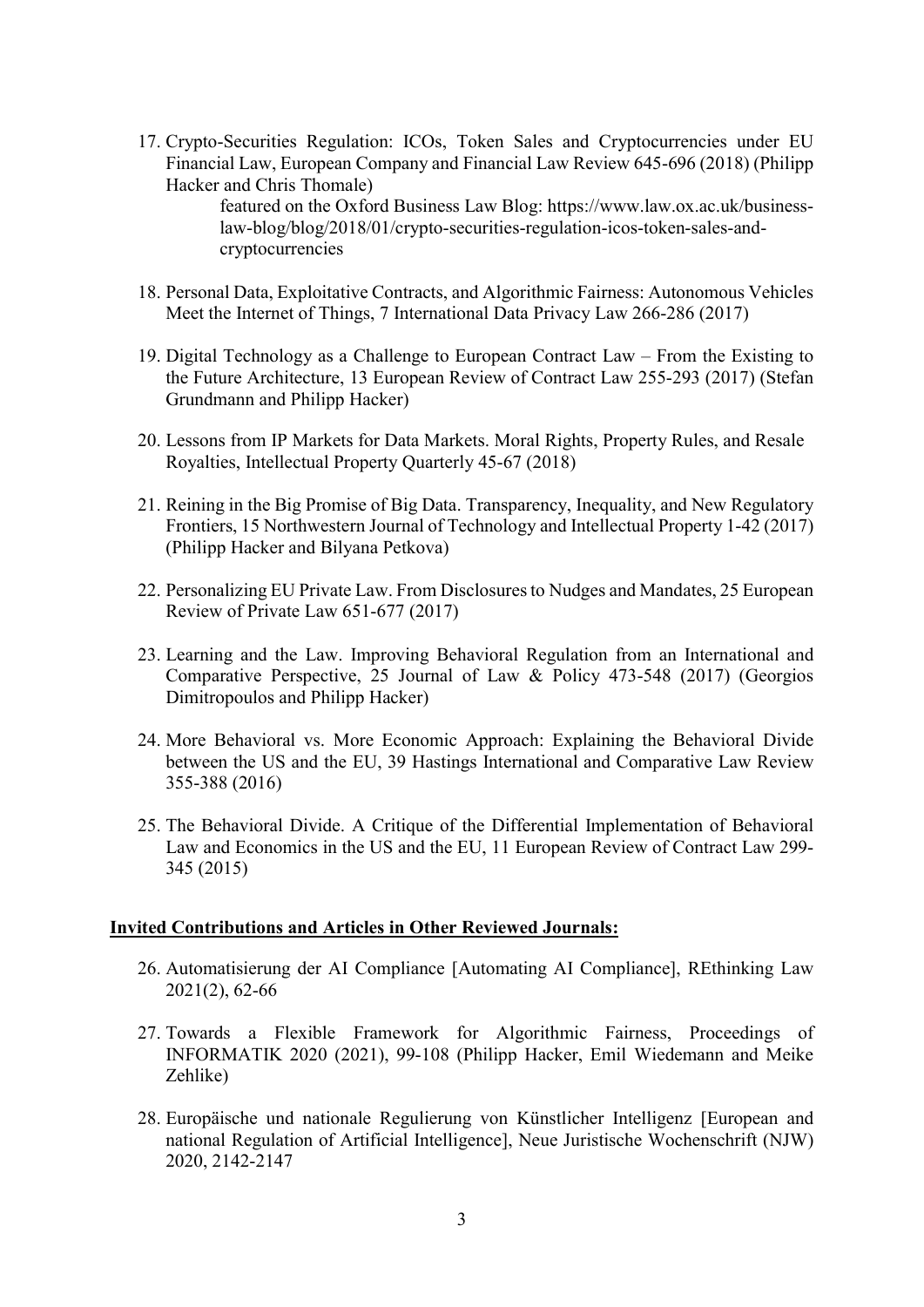- 29. Gestufte Kontrolle, gemeinsame Verantwortung? Mehrstufige Informationsanbieterverhältnisse zwischen Datenschutz und Störerhaftung [Separate Control, Joint Responsibility? The Provision of Multi-Level Information Society Services between Data Protection and Civil Liability Law], MultiMedia und Recht 2018, 779-784
- 30. Leere Hülse, volle Haftung? Plädoyer für eine Insolvenzausnahme bei Unternehmensfortsetzung und wirtschaftlicher Neugründung [Empty Shell, Full Liability? Advocating a Liability Exemption for the Continuation of Companies after Insolvency], ZIP 2015, 761-770 (Philipp Hacker and Andrea Petsch)
- 31. Rechtsgeschäfte mit Unbekannten? Zu dogmatischen und praktischen Tücken im Umgang mit kartellrechtswidrigen Joint Ventures [Transactions with Unknown Parties? On Doctrinary and Practical Difficulties in Dealing with Joint Ventures Violating Antitrust Law], Rheinische Notar-Zeitschrift 2014, 349-365 (Christoph Spiering and Philipp Hacker)
- 32. "Korruptionsamnestie": Eine neue Vokabel im nachhaltigen Kampf gegen Korruption [,Amnesty for Corruption": A New Term in the Fight against Corruption], Zeitschrift für Rechtspolitik 2009, 4-6 (Alexander Schemmel and Philipp Hacker)

#### Book Chapters:

- 33. KI-Trainingsdaten nach dem Verordnungsentwurf für Künstliche Intelligenz. Qualität und Performanz im Zusammenspiel von Recht und Informatik [AI Training Data in the AI Act Proposal], in: Verbraucherrechtstage 2021 (Frauke Rostalski ed., Mohr Siebeck, forthcoming) (Philipp Hacker and Lauri Wessel)
- 34. Die Digitalisierung als Herausforderung für das Verbraucherrecht. Automatisierte mentale Zustandsanalyse, Lauterkeits- und Datenschutzrecht [Digital Technology as a Challenge for Consumer Law], in: Smart Regulation (Patrick Leyens ed., Mohr Siebeck, 2021), 25-47
- 35. Computer-Generated Works im deutschen Urheberrecht [Computer-Generated Works in German Copyright Law], in: GRUR Junge Wissenschaft (Linda Kuschel et al. eds. 2021), 223-250
- 36. Theories of Choice and the Law An Introduction, in 1. above, (Stefan Grundmann and Philipp Hacker), pp. 1-15
- 37. Regulating under Uncertainty about Regulatees' Rationality: From Decision Theory to Machine Learning and Complexity Theory, in 1. above, pp. 87-114
- 38. Datenprivatrecht [Private Data Law], in: DGRI-Jahrbuch 2019/20 (Matthias Baumgärtel and Peter Hoppen eds., Otto Schmidt Verlag, 2021, forthcoming)
- 39. Personalized Law and the Behavioural Sciences, in: Data Economy and Algorithmic Regulation: A Handbook on Personalized Law (Christoph Busch and Alberto de Franceschi eds., Hart/Beck, 2021), pp. 241-263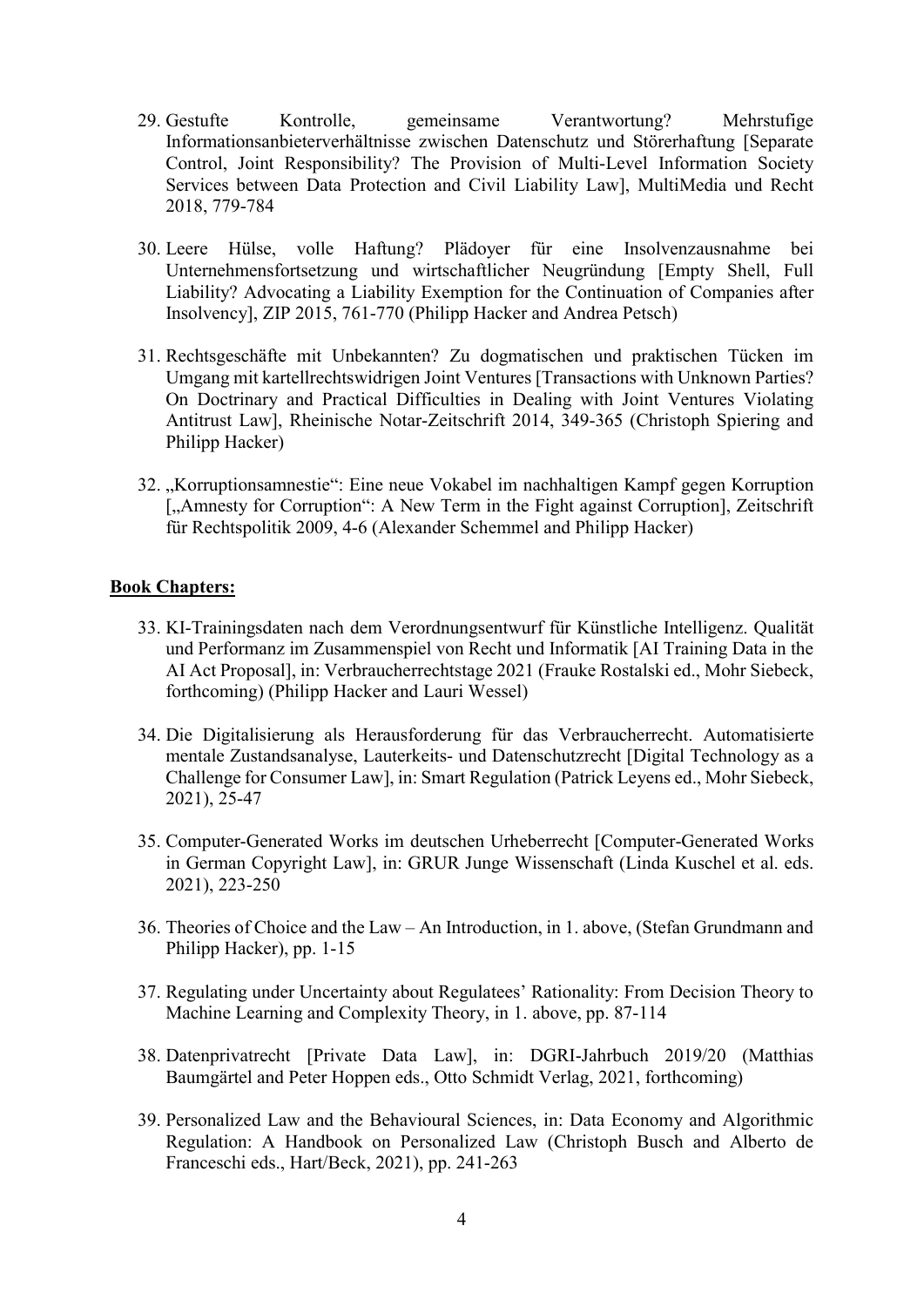- 40. Digitale Marktordnung durch Urheber- und Datenschutzrecht [Digital Market Regulation through Copyright and Data Protection Law], in: Festschrift Hopt (Hanno Merkt et al. eds., De Gruyter, 2020), pp. 351-379.
- 41. Regulating the Economic Impact of Data as Counter-Performance: From the Illegality Doctrine to the Unfair Contract Terms Directive, in: Data as Counter-Performance: Contract Law 2.0? (Sebastian Lohsse, Reiner Schulze and Dirk Staudenmayer eds., Hart/Nomos, 2020), pp. 45-74, available at https://papers.ssrn.com/sol3/papers.cfm?abstract\_id=3391772
- 42. Exploitative Contracts im Zeitalter maschinellen Lernens. Eine rechtsökonomische Analyse [Exploitative Contracts in the Age of Machine Learning. A Law & Economics Perspective], in: Zivilrechtliche und rechtsökonomische Probleme des Internet und der künstlichen Intelligenz (Florian Faust & Hans-Bernd Schäfer eds., Mohr Siebeck, 2019), pp. 87-119
- 43. Regulating Blockchain: Techno-Social and Legal Challenges An Introduction, in 3. above, 2019, pp. 1-24 (Philipp Hacker, Ioannis Lianos, Georgios Dimitropoulos and Stefan Eich)
- 44. Corporate Governance for Complex Cryptocurrencies? A Framework for Stability and Decision Making in Blockchain-Based Monetary Systems, in 3. above, 2019, pp. 140- 166

featured on the Oxford Business Law Blog: https://www.law.ox.ac.uk/businesslaw-blog/blog/2017/08/corporate-governance-complex-cryptocurrencies

- 45. The Crypto-Security: Blockchain, ICOs, and Securities Regulation, in 3. above, 2019, pp. 229-248 (Philipp Hacker and Chris Thomale)
- 46. The Digital Dimension as a Challenge to European Contract Law, in: European Contract Law in the Digital Age (Stefan Grundmann ed., Intersentia, 2018), pp. 3-45 (Stefan Grundmann and Philipp Hacker) (= extended version of the article published by the European Review of Contract Law, above 19.)
- 47. Nudging and Autonomy. A Philosophical and Legal Appraisal, in: Research Methods in Consumer Law. A Handbook (Hans-W. Micklitz, Anne-Lise Sibony & Fabrizio Esposito eds., Edward Elgar, 2018), pp. 77-118
- 48. The Ambivalence of Algorithms. Gauging the Legitimacy of Personalized Law, in: Personal Data in Competition, Consumer Protection and IP Law – Towards a Holistic Approach? (Mor Bakhoum, Beatriz Conde Gallego, Mark-Oliver Mackenrodt & Gintare Surblyte eds., Springer, 2018), pp. 85-117
- 49. Behavioural Law & Economics and Sustainable Regulation: From Markets to Learning Nudges, in: Environmental Law and Economics (Klaus Mathis and Bruce R. Huber eds., Springer, 2017), pp. 155-183 (Philipp Hacker and Georgios Dimitropoulos)
- 50. Conflicts of Interest Theory and the Regime of MiFID I and II, in: Regulation of the EU Financial Markets: MiFID II and MiFIR (Danny Busch & Guido Ferrarini eds., OUP, 2017), pp. 165-204 (Stefan Grundmann and Philipp Hacker)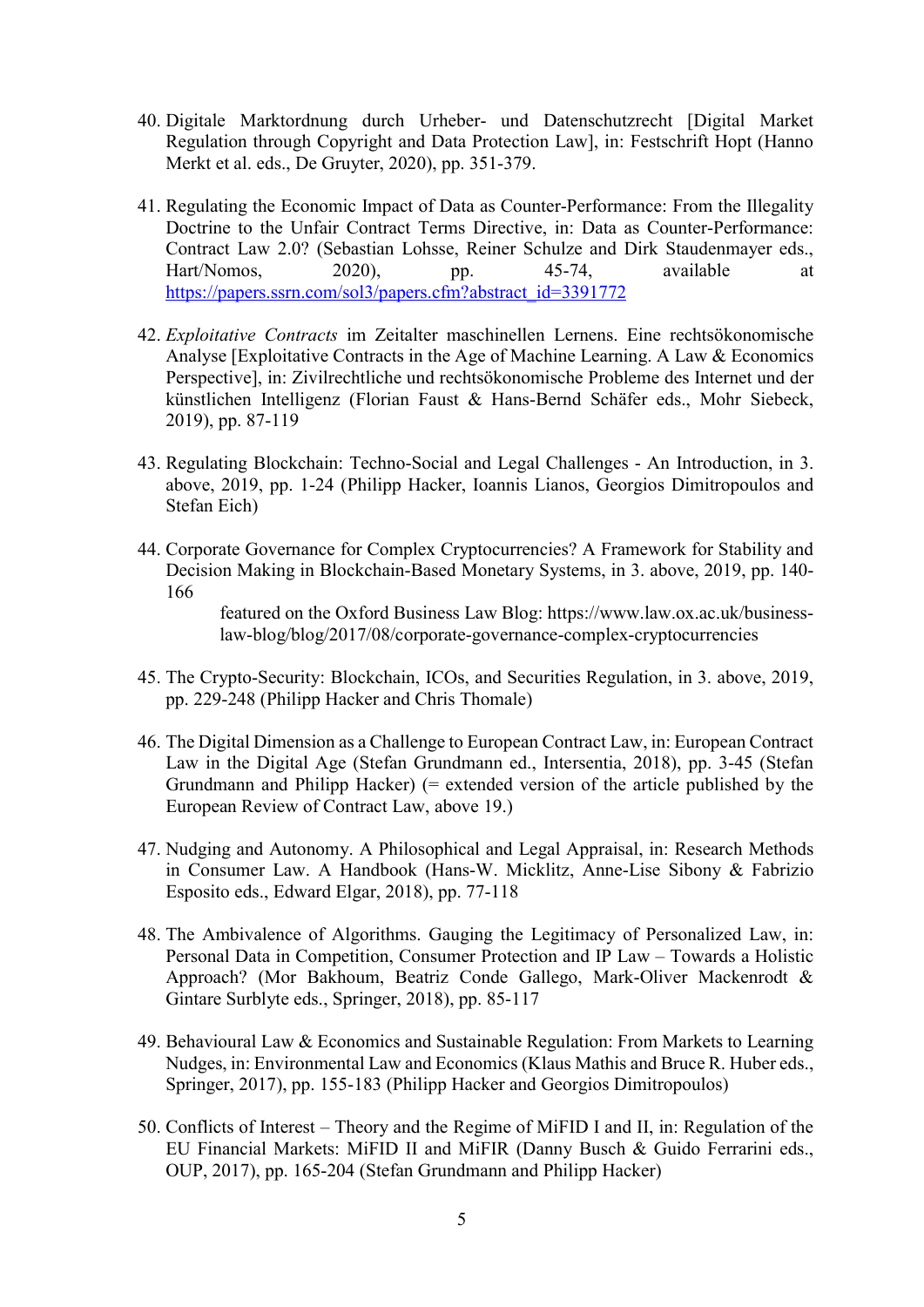51. Versicherung und Verbriefung – Der Irrweg der Kommission auf der Suche nach einer Regulierung von derivativen Finanzprodukten [Insurance and Securitization – How the Commission has been led astray in Its Search for a Regulation of Derivative Financial Products] in: Versicherungsmechanismen im Recht [Insurance Mechanisms in Law] (Caspar Behme, Martin Fries & Johanna Stark eds., Mohr Siebeck, 2016), pp. 15-44 Review: Lars Leuschner, Versicherungsmechanismen im Recht, Neue juristische Wochenschrift 2016, 926

## Case Notes and Case Reports:

- 52. European Union Legislation [Case Reports on CJEU Case Law in European Contract Law, covering July – December 2019], 16 European Review of Contract Law 212-232 (2020) (Fabrizio Esposito and Philipp Hacker)
- 53. European Union Legislation [Case Reports on CJEU Case Law in European Contract Law, covering January - June 2019], 15 European Review of Contract Law 340-363 (2019) (Philipp Hacker and Betül Kas)
- 54. European Union Legislation [Case Reports on CJEU Case Law in European Contract Law, covering July 2018 - January 2019], 15 European Review of Contract Law 66-83 (2019) (Fabrizio Esposito and Philipp Hacker)
- 55. UberPop, UberBlack, and the Regulation of Digital Platforms after the Asociación Profesional Elite Taxi Judgment of the CJEU, 14 European Review of Contract Law 80-96 (2018)
- 56. European Union Legislation [Case Reports on CJEU Case Law in European Contract Law, covering August 2017 - January 2018], 14 European Review of Contract Law 64- 79 (2018) (Philipp Hacker and Marie-Sophie Schäfer)
- 57. European Union Legislation [Case Reports on CJEU Case Law in European Contract Law, covering January - July 2017], 13 European Review of Contract Law 310-331 (2017) (Fabrizio Esposito and Philipp Hacker)
- 58. European Union Legislation [Case Reports on CJEU Case Law in European Contract Law, covering April 2016 - January 2017], 13 European Review of Contract Law 98- 122 (2017) (Fabrizio Esposito and Philipp Hacker)
- 59. One Size Fits All? Heterogeneity and the Enforcement of Consumer Rights in the EU after Faber, Case Note on the Judgment of the Court (First Chamber) 4 June 2015, Froukje Faber v Autobedrijf Hazet Ochten BV (C-497/13), 12 European Review of Contract Law 167-177 (2016)
- 60. European Union Legislation [Case Reports on CJEU Case Law in European Contract Law, covering July 2015 - April 2016], 12 European Review of Contract Law 141-166 (2016) (Philipp Hacker and Max Starke)